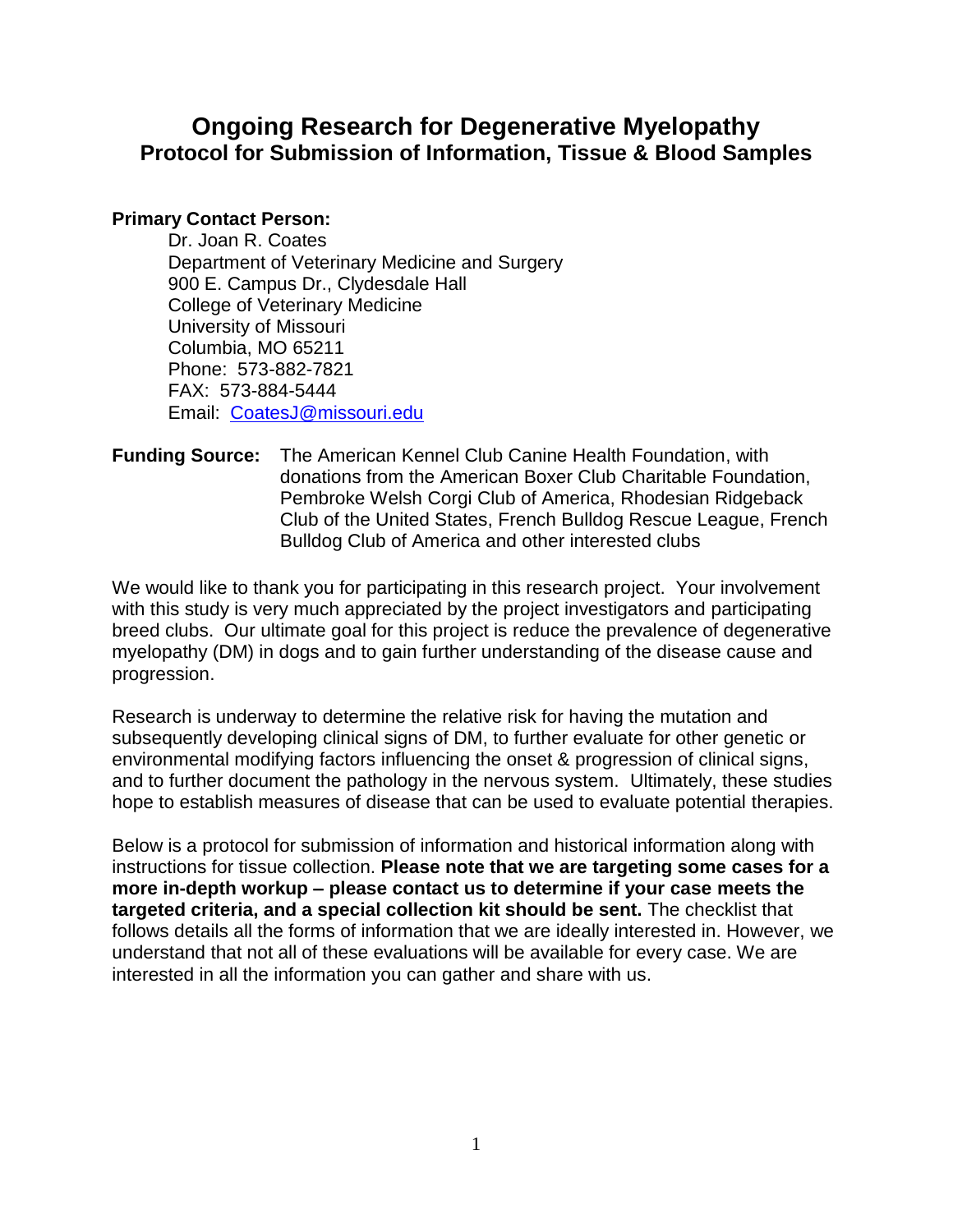## **CHECK LIST**

(Please include all information that is available; it is not essential that we obtain all of the diagnostic information)

**General Information: (page 3)** – please complete for ALL cases & send with all other information – this one IS essential!

### **Questions for pet owner: (page 4)**

**History: (page 5)**

**Physical Examination: (page 6)**

**Neurologic Examination: (page 7-9)**

#### **Laboratory Results: (if available)**

- **Complete blood count –** attach results
- **Serum biochemistry panel –** attach results
- **Urinalysis –** attach results

### **Radiology Studies: (if available)**

- **Thoracic Radiographs –** attach results
- **Myelogram / CT / MRI (if available)** attach results

### **Blood Samples for Genetic Research (follow these instructions if you are sending blood samples only):**

- □ Obtain pedigree of DM affected dog (if available)
- Instructions and form for blood sample collection available on website [www.CanineGeneticDiseases.net](http://www.caninegeneticdiseases.net/) in the "Sample Submission" section for DM
- □ Collect 5.0 to 10 ml of whole blood in EDTA tubes from DM affected dog and ship sample as soon as possible to the address on downloaded form.
- Please email [\(HansenL@missouri.edu\)](mailto:HansenL@missouri.edu) or call (573-884-3712) Liz Hansen if you have questions.

### **Tissue Samples for Diagnosis (follow these instructions if your dog is being euthanized and you are sending tissue samples):**

- □ Please contact Joan Coates [\(CoatesJ@missouri.edu](mailto:CoatesJ@missouri.edu) or 573-882-7821), or Liz Hansen [\(HansenL@missouri.edu,](mailto:HansenL@missouri.edu) or 573-884-3712) when euthanasia is being planned. Most cases can follow a general protocol provided in this document (page 10-11). **For some cases that fit specific research targets, a kit may be sent to the veterinarian or owner prior to euthanasia. Please contact us a week or more in advance of planned euthanasia to inquire if your case meets the criteria for a kit.**
- □ Complete the forms below as completely as possible and send along with the tissues.
- □ Please email: [CoatesJ@missouri.edu](mailto:CoatesJ@missouri.edu) and cc [KatzM@health.missouri.edu](mailto:KatzM@health.missouri.edu) prior to shipping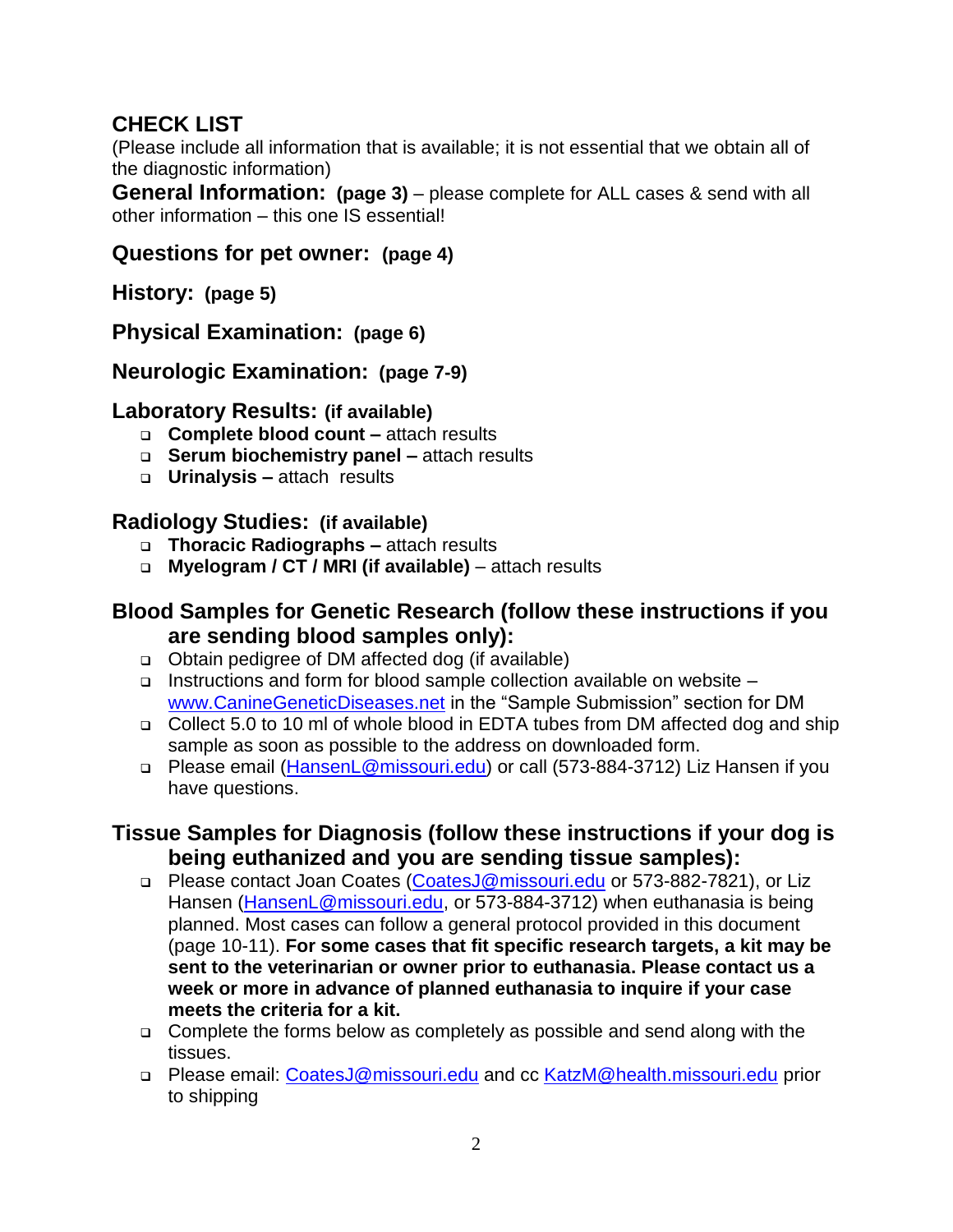# **UMC CANINE DM RESEARCH – General Information**

|                                                                                                                                                         |                                                                               | Breed: the contract of the contract of the contract of the contract of the contract of the contract of the contract of the contract of the contract of the contract of the contract of the contract of the contract of the con                                                                                                                                                                        |  |  |  |
|---------------------------------------------------------------------------------------------------------------------------------------------------------|-------------------------------------------------------------------------------|-------------------------------------------------------------------------------------------------------------------------------------------------------------------------------------------------------------------------------------------------------------------------------------------------------------------------------------------------------------------------------------------------------|--|--|--|
|                                                                                                                                                         |                                                                               | Call name __________________                                                                                                                                                                                                                                                                                                                                                                          |  |  |  |
|                                                                                                                                                         |                                                                               | Male / Female - - Intact / Neutered                                                                                                                                                                                                                                                                                                                                                                   |  |  |  |
|                                                                                                                                                         |                                                                               |                                                                                                                                                                                                                                                                                                                                                                                                       |  |  |  |
|                                                                                                                                                         |                                                                               |                                                                                                                                                                                                                                                                                                                                                                                                       |  |  |  |
|                                                                                                                                                         |                                                                               |                                                                                                                                                                                                                                                                                                                                                                                                       |  |  |  |
|                                                                                                                                                         |                                                                               |                                                                                                                                                                                                                                                                                                                                                                                                       |  |  |  |
|                                                                                                                                                         |                                                                               |                                                                                                                                                                                                                                                                                                                                                                                                       |  |  |  |
|                                                                                                                                                         |                                                                               |                                                                                                                                                                                                                                                                                                                                                                                                       |  |  |  |
|                                                                                                                                                         |                                                                               |                                                                                                                                                                                                                                                                                                                                                                                                       |  |  |  |
| EMAIL ___________________________________                                                                                                               |                                                                               |                                                                                                                                                                                                                                                                                                                                                                                                       |  |  |  |
| Has this dog been previously DNA tested for DM?<br><b>No</b><br>Yes<br>If yes, please provide AMGL case number, or OFA barcode # ______________________ |                                                                               |                                                                                                                                                                                                                                                                                                                                                                                                       |  |  |  |
|                                                                                                                                                         | owner listed on this form and to the veterinarian (if requested) listed here. | I submit these samples for the purpose of study of DM; I understand that the tissues will be stored<br>for future research at the University of Missouri or shared with other researchers who are<br>investigating DM or ALS; I understand that accuracy of results are dependent upon quality of<br>tissue samples; I understand that the results of the histopathology will be reported only to the |  |  |  |

*Signed: \_\_\_\_\_\_\_\_\_\_\_\_\_\_\_\_\_\_\_\_\_\_\_\_\_\_\_\_\_\_\_\_\_\_\_\_\_\_ date \_\_\_\_\_\_\_\_\_\_\_\_\_\_\_\_\_\_*

*IMPORTANT!! PLEASE COMPLETE THE QUESTIONNAIRE ON THE NEXT PAGE !!*

**Record Date/Time of Euthanasia: \_\_\_\_\_\_\_\_\_\_\_\_\_\_\_\_\_\_\_\_\_\_\_\_\_\_\_\_\_\_\_\_\_**

**Record Date/Time Necropsy Completed: \_\_\_\_\_\_\_\_\_\_\_\_\_\_\_\_\_\_\_\_\_\_\_\_\_\_\_\_**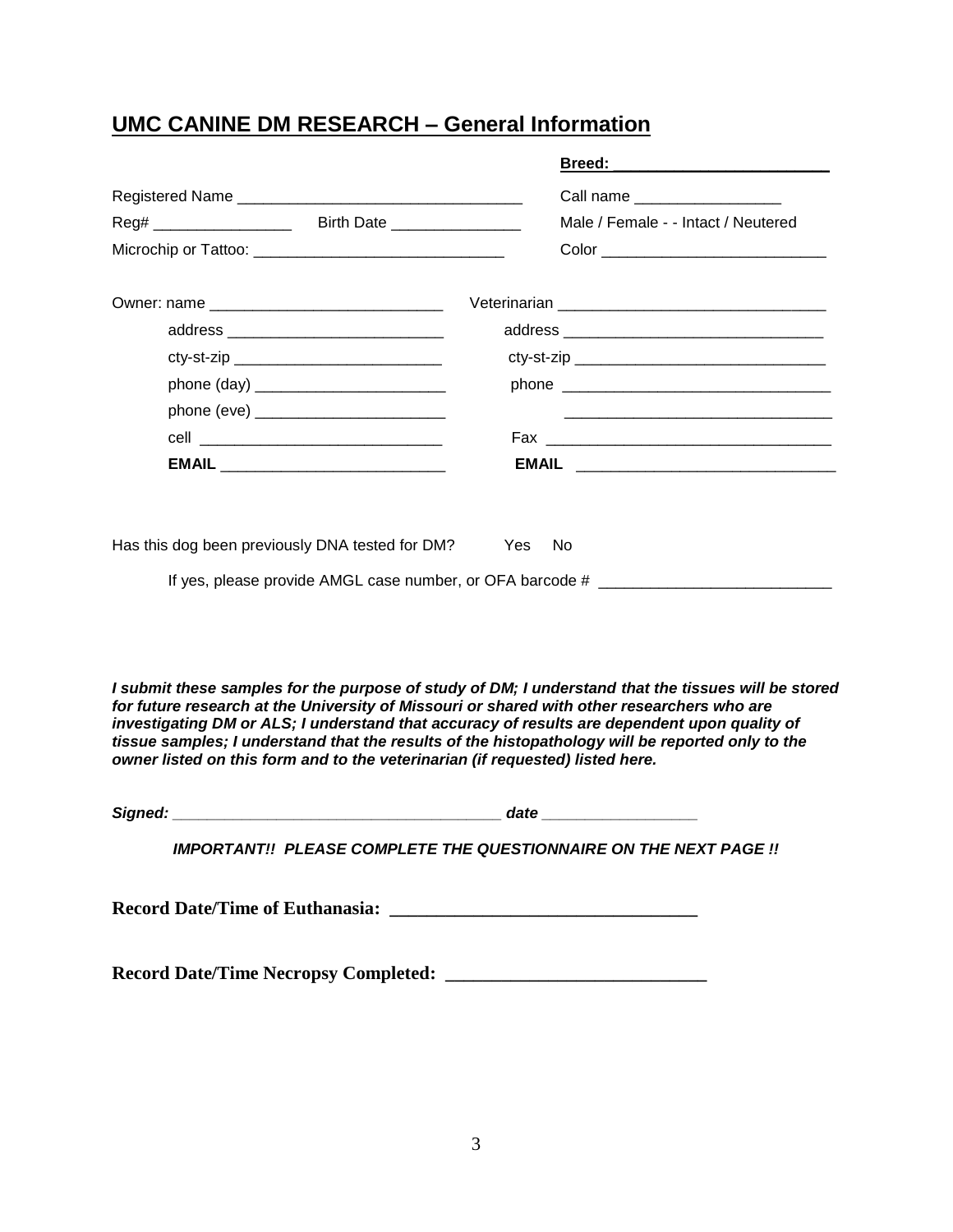*Please circle your answer to the questions below, and fill in blanks as appropriate.*

| Has this dog been diagnosed with Degenerative Myelopathy?<br>Y.<br>$\mathsf{N}$                                                                                                                                                                                                                                                                                                                                                                 |  |  |  |  |  |
|-------------------------------------------------------------------------------------------------------------------------------------------------------------------------------------------------------------------------------------------------------------------------------------------------------------------------------------------------------------------------------------------------------------------------------------------------|--|--|--|--|--|
| Was Degenerative Myelopathy in this dog diagnosed by a veterinarian?<br>$\mathbf N$<br>Y .                                                                                                                                                                                                                                                                                                                                                      |  |  |  |  |  |
| What was the date (month and year) that this dog began showing signs of DM? ________                                                                                                                                                                                                                                                                                                                                                            |  |  |  |  |  |
| Is this dog still alive? Y N                                                                                                                                                                                                                                                                                                                                                                                                                    |  |  |  |  |  |
| What was the cause of death?                                                                                                                                                                                                                                                                                                                                                                                                                    |  |  |  |  |  |
| How long has this dog been showing signs of DM? (Please Circle)                                                                                                                                                                                                                                                                                                                                                                                 |  |  |  |  |  |
| 13-18 mos; 19 mos-24 mos;<br>$25$ mos-36 mos;<br><mark>1-3 mos</mark> ;<br><mark>9-12 mos</mark> ;<br>$>36$ mos<br><mark>4-8 mos</mark> ;                                                                                                                                                                                                                                                                                                       |  |  |  |  |  |
| Which of the following tests were done to make the diagnosis of DM?<br>No diagnostic tests, clinical symptoms only $\ldots \mathbf{Y}$<br>- N<br>normal abnormal<br>Myelogram (contrast X-rays) $Y \setminus N$ result was:<br>normal abnormal<br>normal abnormal<br>normal abnormal<br>For any abnormal result, please list findings: _________________________________                                                                        |  |  |  |  |  |
| Describe the FIRST symptoms of DM in this dog:<br>N<br>$\mathsf{N}$<br>N<br>N<br>N                                                                                                                                                                                                                                                                                                                                                              |  |  |  |  |  |
| Describe the CURRENT symptoms of DM in this dog (if deceased, symptoms at time of death):<br>Loss of muscle mass in rear legs  Y<br>N<br>-N<br>Loss of muscle mass over entire body Y<br>$\overline{\mathsf{N}}$<br>N<br>Unable to support weight in rear legs $\dots Y$<br>N<br>N<br>N<br>$\mathsf{N}$<br>N<br>N<br>$\overline{\mathsf{N}}$<br>$\overline{\mathsf{N}}$<br>Unable to support weight in all limbs $Y$<br>$\overline{\mathsf{N}}$ |  |  |  |  |  |
| When did your dog start needing assistance to walk outside: ____________________                                                                                                                                                                                                                                                                                                                                                                |  |  |  |  |  |
| When was your dog unable to move the rear legs: ________________________________                                                                                                                                                                                                                                                                                                                                                                |  |  |  |  |  |
| If the front limbs were affected, when did you start noticing weakness: ______________                                                                                                                                                                                                                                                                                                                                                          |  |  |  |  |  |
| <b>FECAL INCONTINENCE:</b><br>yes<br>Date of onset: ____________________<br>no                                                                                                                                                                                                                                                                                                                                                                  |  |  |  |  |  |
| <b>URINARY INCONTINENCE: yes</b><br>Date of onset: ___________________<br>no                                                                                                                                                                                                                                                                                                                                                                    |  |  |  |  |  |
| Do you know of relatives of this dog who are diagnosed with Degenerative Myelopathy? $Y - N$                                                                                                                                                                                                                                                                                                                                                    |  |  |  |  |  |
| If yes, please circle:<br>sibling grandparent<br>sire<br>dam<br>other _________________________                                                                                                                                                                                                                                                                                                                                                 |  |  |  |  |  |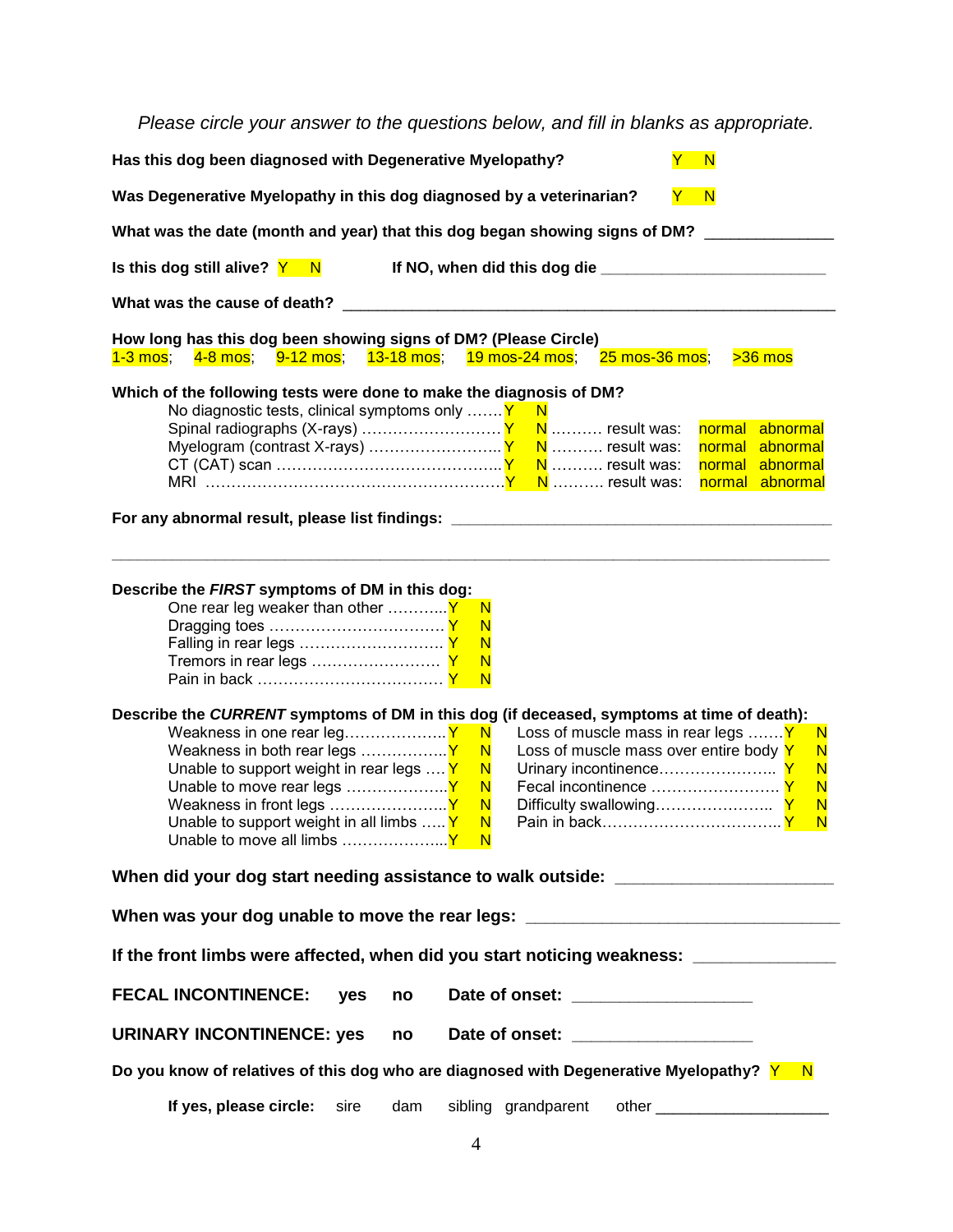## **HISTORY**

| <b>Chief Complaint</b>                                                                                        |                                                           |  |
|---------------------------------------------------------------------------------------------------------------|-----------------------------------------------------------|--|
| <b>History of Present illness</b><br>(describe signs, when started<br>and rapidity of disease<br>progression) |                                                           |  |
|                                                                                                               | <b>Past History</b>                                       |  |
|                                                                                                               | <b>Vaccination</b>                                        |  |
|                                                                                                               | <b>Deworming</b>                                          |  |
|                                                                                                               | <b>Prior illness</b>                                      |  |
|                                                                                                               | <b>Surgery</b>                                            |  |
|                                                                                                               | <b>Trauma</b>                                             |  |
|                                                                                                               | <b>Toxicity</b>                                           |  |
|                                                                                                               | <b>Medications (include</b><br>insecticides)              |  |
|                                                                                                               | Environment (indoor, outdoor)                             |  |
|                                                                                                               | <b>Family History</b><br>(other related dogs<br>affected) |  |
| <b>Diet</b>                                                                                                   |                                                           |  |
|                                                                                                               | Dog food                                                  |  |
|                                                                                                               | <b>Supplements</b>                                        |  |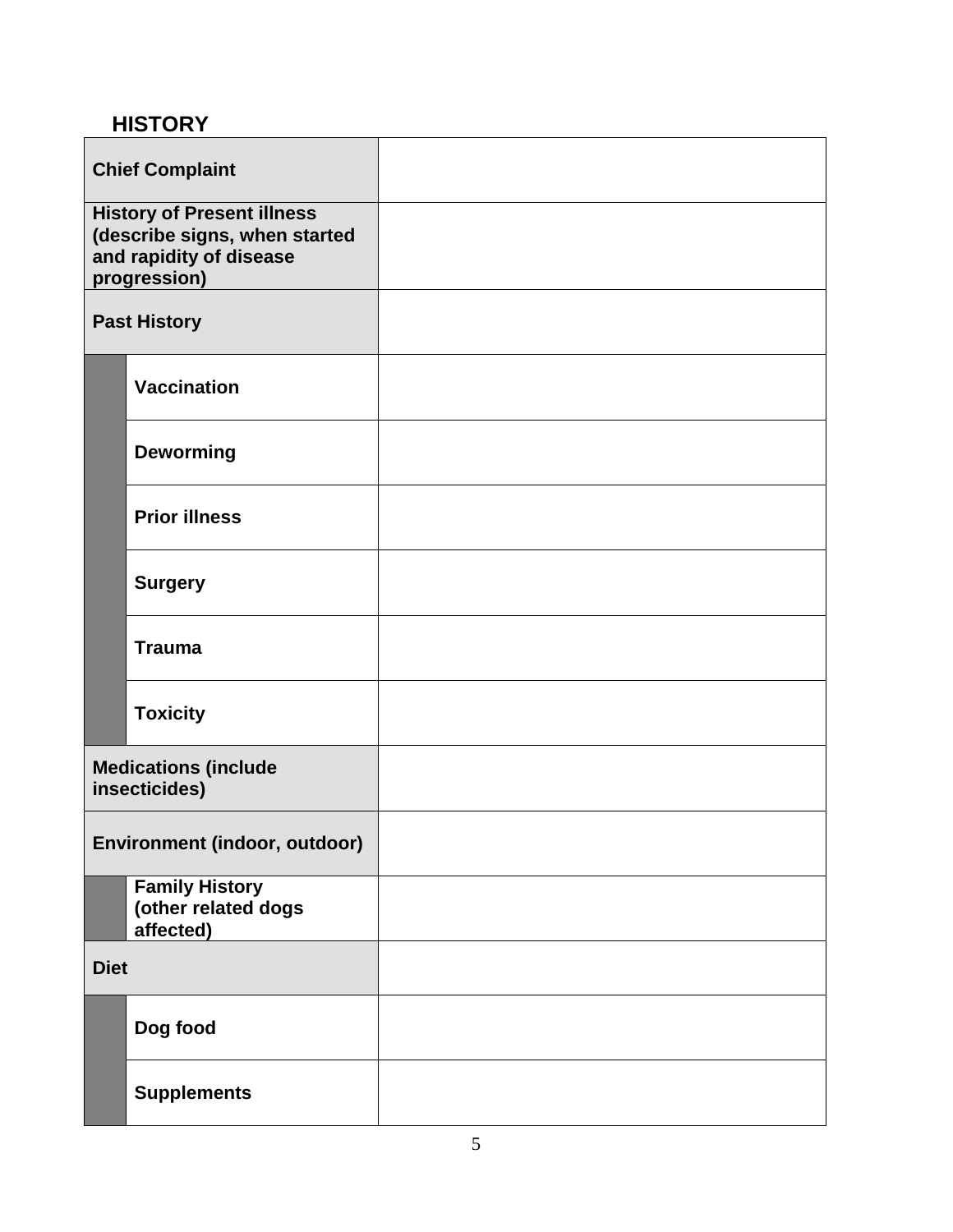## **PHYSICAL EXAMINATION**

T \_\_\_\_\_\_\_\_ P \_\_\_\_\_\_\_\_ R \_\_\_\_\_\_\_\_ Wt \_\_\_\_\_\_\_\_\_lbs

| <b>Outline</b>             | <b>NAF</b> | <b>Description of Abnormal Findings</b> |
|----------------------------|------------|-----------------------------------------|
| General                    |            |                                         |
| Eyes, Ears,<br><b>Nose</b> |            |                                         |
| <b>Skin</b>                |            |                                         |
| Musculoskelet<br>al        |            |                                         |
| Cardiovascula<br>r         |            |                                         |
| Respiratory                |            |                                         |
| <b>Digestive</b>           |            |                                         |
| Urinary                    |            |                                         |
| Reproductive               |            |                                         |
| Lymphatic                  |            |                                         |
| Neurologic                 |            |                                         |
| Other                      |            |                                         |

NAF = No Abnormal Findings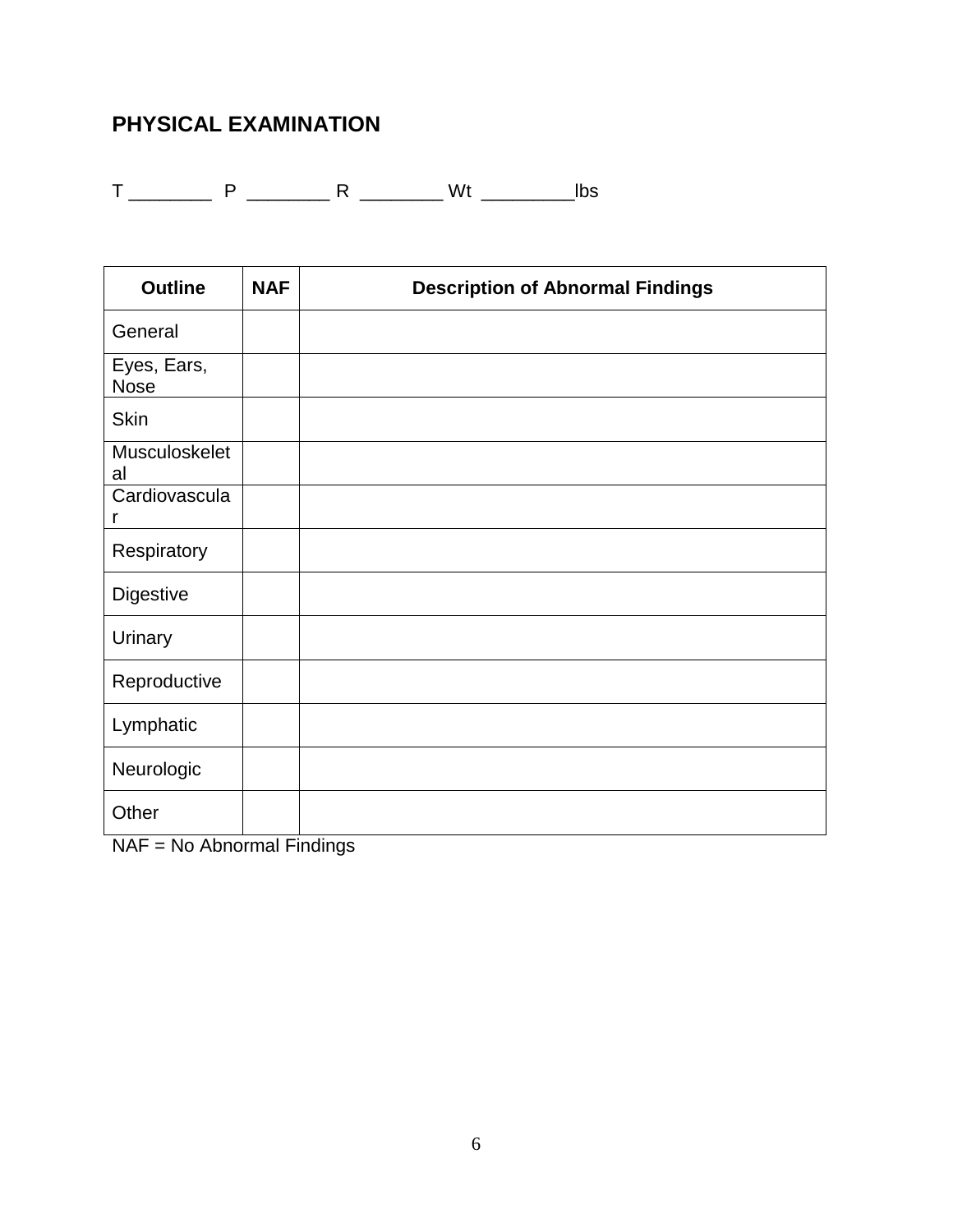# **NEUROLOGIC EXAMINATION FINDINGS: (At time of Euthanasia)**

| <b>MENTATION:</b>                                                                 | <b>Alert</b>                                                          | <b>Obtunded</b> | <b>Disoriented</b>                                                     |  |  |  |  |
|-----------------------------------------------------------------------------------|-----------------------------------------------------------------------|-----------------|------------------------------------------------------------------------|--|--|--|--|
|                                                                                   | <b>Stupor</b>                                                         | Coma            |                                                                        |  |  |  |  |
| <b>MUSCLE MASS/TONE:</b>                                                          |                                                                       |                 |                                                                        |  |  |  |  |
|                                                                                   | Increased tone in pelvic limbs<br>Decreased tone in pelvic limbs      |                 |                                                                        |  |  |  |  |
|                                                                                   |                                                                       |                 | Muscle atrophy in pelvic limbs  Muscle atrophy in all limbs            |  |  |  |  |
|                                                                                   |                                                                       |                 | TREMORS: Yes (Describe location) ________________________<br><b>No</b> |  |  |  |  |
| <b>POSTURE:</b>                                                                   | Normal Head Tilt                                                      |                 | Falling Wide base stance                                               |  |  |  |  |
| <b>GAIT:</b>                                                                      |                                                                       |                 |                                                                        |  |  |  |  |
|                                                                                   |                                                                       |                 |                                                                        |  |  |  |  |
|                                                                                   | Gait at time of euthanasia: (Circle all that apply)                   |                 |                                                                        |  |  |  |  |
| <b>Normal</b>                                                                     | Ataxia Pelvic limbs only Ataxia all limbs                             |                 |                                                                        |  |  |  |  |
| Paraparesis Right asymmetric paraparesis Left asymmetric paraparesis              |                                                                       |                 |                                                                        |  |  |  |  |
|                                                                                   | Intermittently falls in pelvic limbs Frequently falls in pelvic limbs |                 |                                                                        |  |  |  |  |
| Unable to support weight but still can move pelvic limbs                          |                                                                       |                 |                                                                        |  |  |  |  |
| Paraplegia                                                                        |                                                                       |                 |                                                                        |  |  |  |  |
|                                                                                   | <b>Thoracic limb weakness</b>                                         |                 |                                                                        |  |  |  |  |
| <b>Tetraplegia</b>                                                                |                                                                       |                 |                                                                        |  |  |  |  |
| When did this dog start needing assistance to walk outside: ____________________  |                                                                       |                 |                                                                        |  |  |  |  |
| When was this dog unable to move the rear legs: ________________________________  |                                                                       |                 |                                                                        |  |  |  |  |
| If the front limbs were affected, when was weakness first noticed: ______________ |                                                                       |                 |                                                                        |  |  |  |  |
| <b>FECAL INCONTINENCE:</b>                                                        |                                                                       | yes<br>no       |                                                                        |  |  |  |  |
|                                                                                   | <b>URINARY INCONTINENCE: yes</b>                                      | no              | Date of onset: ____________________                                    |  |  |  |  |

7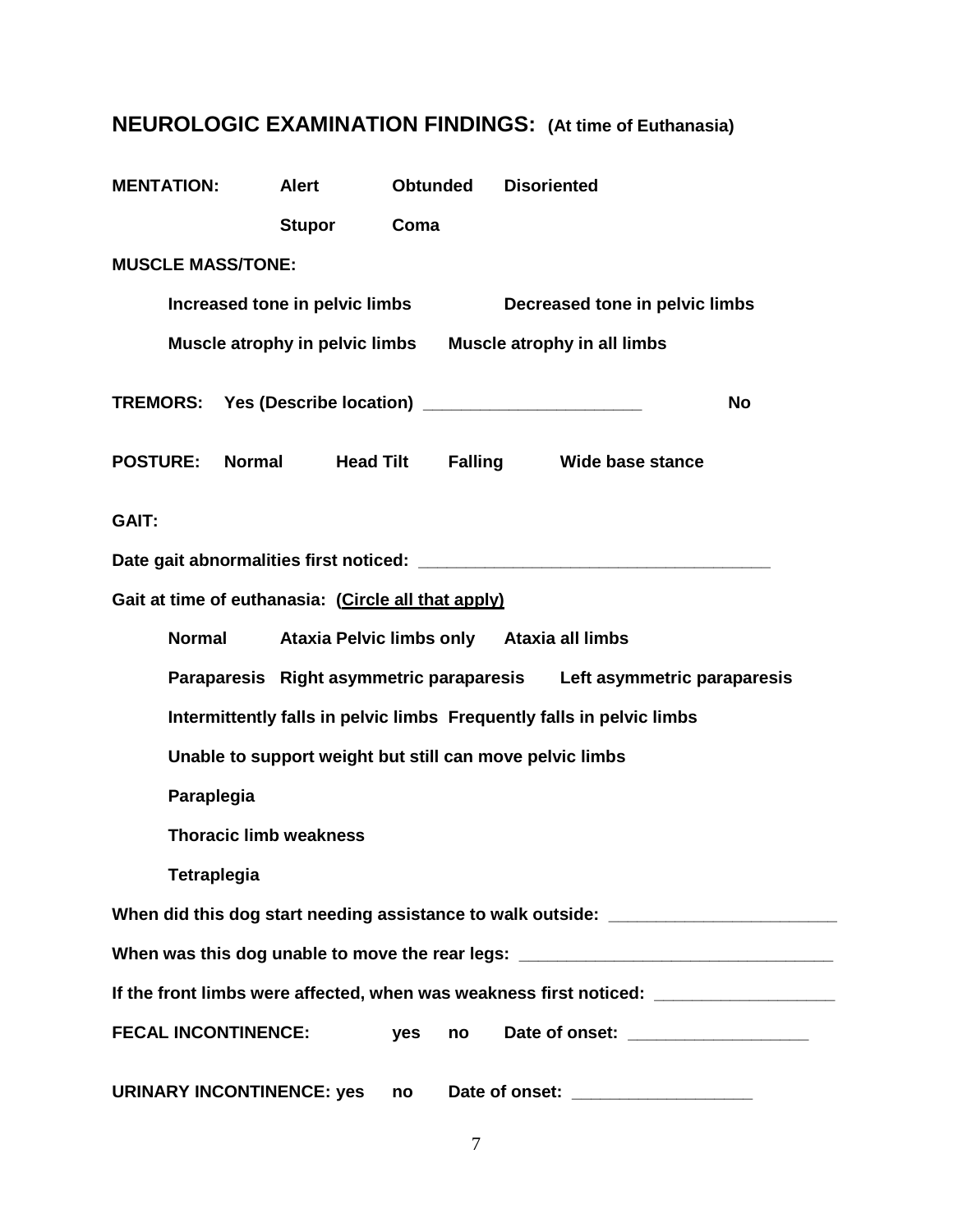| $1 \leftrightarrow 0$ |                                 |              |  |  |  |
|-----------------------|---------------------------------|--------------|--|--|--|
| Left                  | <b>Reaction</b>                 | <b>Right</b> |  |  |  |
|                       | Proprioception                  |              |  |  |  |
|                       | Fore                            |              |  |  |  |
|                       | Rear                            |              |  |  |  |
|                       | Hopping                         |              |  |  |  |
|                       | Fore                            |              |  |  |  |
|                       | Rear                            |              |  |  |  |
|                       | <b>Extensor Postural Thrust</b> |              |  |  |  |
|                       | Fore                            |              |  |  |  |
|                       | Rear                            |              |  |  |  |
|                       | Wheelbarrowing                  |              |  |  |  |
|                       | Fore                            |              |  |  |  |
|                       | Rear                            |              |  |  |  |

### **POSTURAL REACTIONS: N=Normal; 个= Exaggerated; V=Decreased; A=Absent**

#### **CRANIAL NERVES: N=Normal; ↑= Exaggerated; ↓=Decreased; A=Absent**

| Left | <u>ົບບໍ່ ແລະ</u><br><b>Nerve + Function</b> | <b>Right</b> |
|------|---------------------------------------------|--------------|
|      | Il Vision + Menace                          |              |
|      | <b>II/III Pupil Size</b>                    |              |
|      | <b>V/VI/VII Corneal</b>                     |              |
|      | <b>V/VII Palpebral</b>                      |              |
|      | <b>II/III PLR</b>                           |              |
|      | <b>VIII Strabismus</b>                      |              |
|      | Spontaneous Nystagmus (direction)           |              |
|      | <b>Positional Nystagmus</b>                 |              |
|      | Physiologic Nystagmus                       |              |
|      | <b>V Sensation Face</b>                     |              |
|      | <b>VII Sensation Pinnae</b>                 |              |
|      | V Mastication                               |              |
|      | <b>VII Facial Muscles, Symmetry</b>         |              |
|      | IX/X Swallowing                             |              |
|      | XII Tongue                                  |              |

#### SPINAL REFLEXES: N=Normal; ↑= Exaggerated; ↓=Decreased; A=Absent

|                  | Left | <b>Reflex</b>           | <b>Right</b> |
|------------------|------|-------------------------|--------------|
|                  |      | <b>Triceps</b>          |              |
|                  |      | <b>Biceps</b>           |              |
| <b>Myotactic</b> |      | Patellar                |              |
|                  |      | Gastrocnemius           |              |
|                  |      | <b>Cranial Tibial</b>   |              |
| <b>Flexor</b>    |      | <b>Flexor Fore</b>      |              |
|                  |      | <b>Flexor Hind</b>      |              |
|                  |      | <b>Cutaneous Trunci</b> |              |

**Crossed Extensor Reflex: L fore \_\_\_\_\_\_R fore \_\_\_\_\_\_L hind \_\_\_\_\_ R hind \_\_\_\_\_**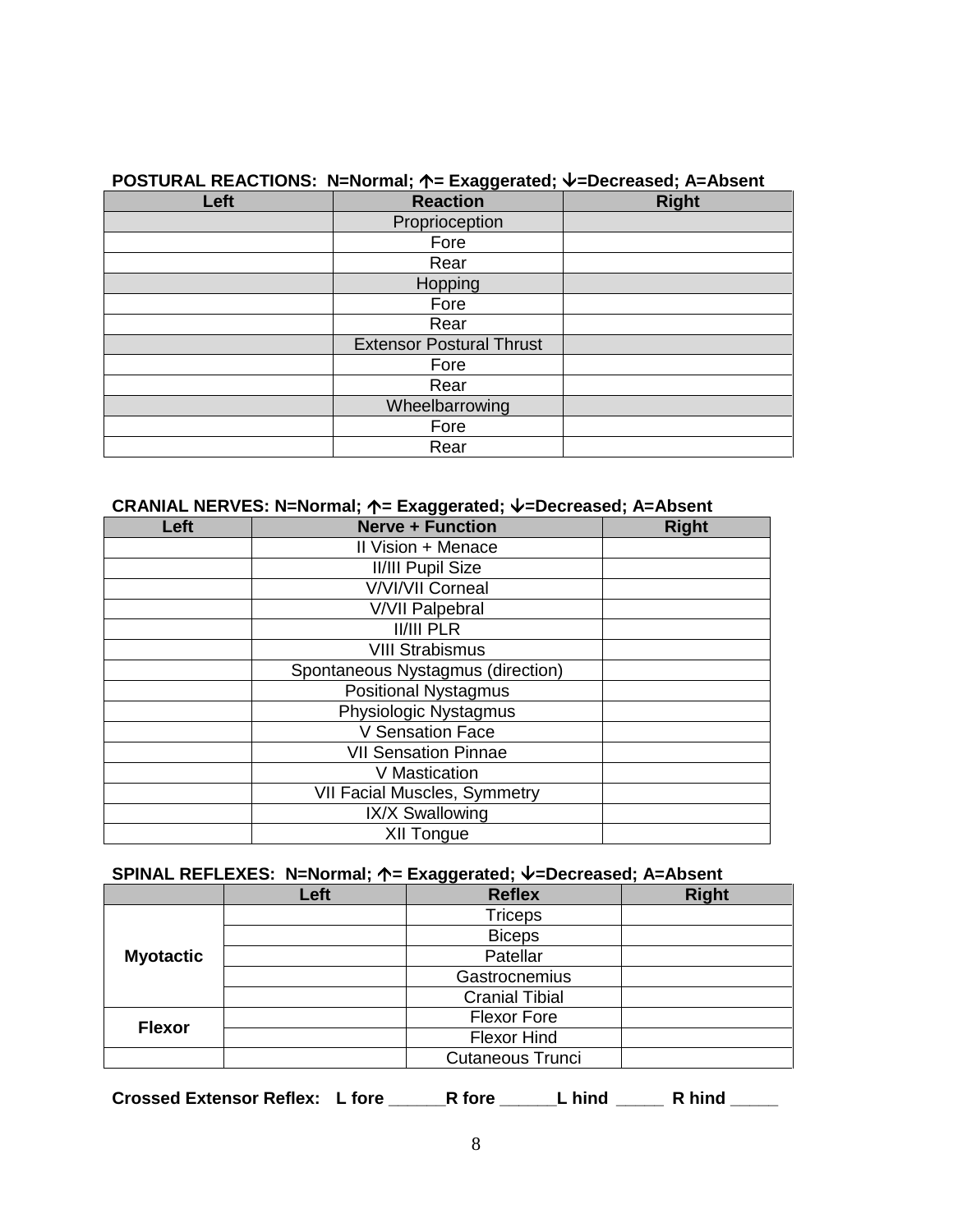| <b>PERINEAL REFLEX:</b>          |            |        | exaggerated      |           | normal     |            |    | decreased | absent |
|----------------------------------|------------|--------|------------------|-----------|------------|------------|----|-----------|--------|
| <b>TAIL TONE:</b>                |            | normal |                  | decreased |            | absent     |    |           |        |
| PAIN ON SPINAL MUSCLE PALPATION: |            |        |                  |           |            |            |    |           |        |
| Cervical:                        | <b>ves</b> | no     | <b>Thoracic:</b> |           | <b>ves</b> | no         |    |           |        |
| Lumbar:                          | <b>ves</b> | no     | Sacral:          |           |            | <b>ves</b> | no |           |        |

# SENSATION: N=Normal; ↑= Exaggerated; V=Decreased; A=Absent

| <b>Superficial Pain</b> |        | <b>Deep Pain</b> |
|-------------------------|--------|------------------|
|                         | L fore |                  |
|                         | R fore |                  |
|                         | L hind |                  |
|                         | R hind |                  |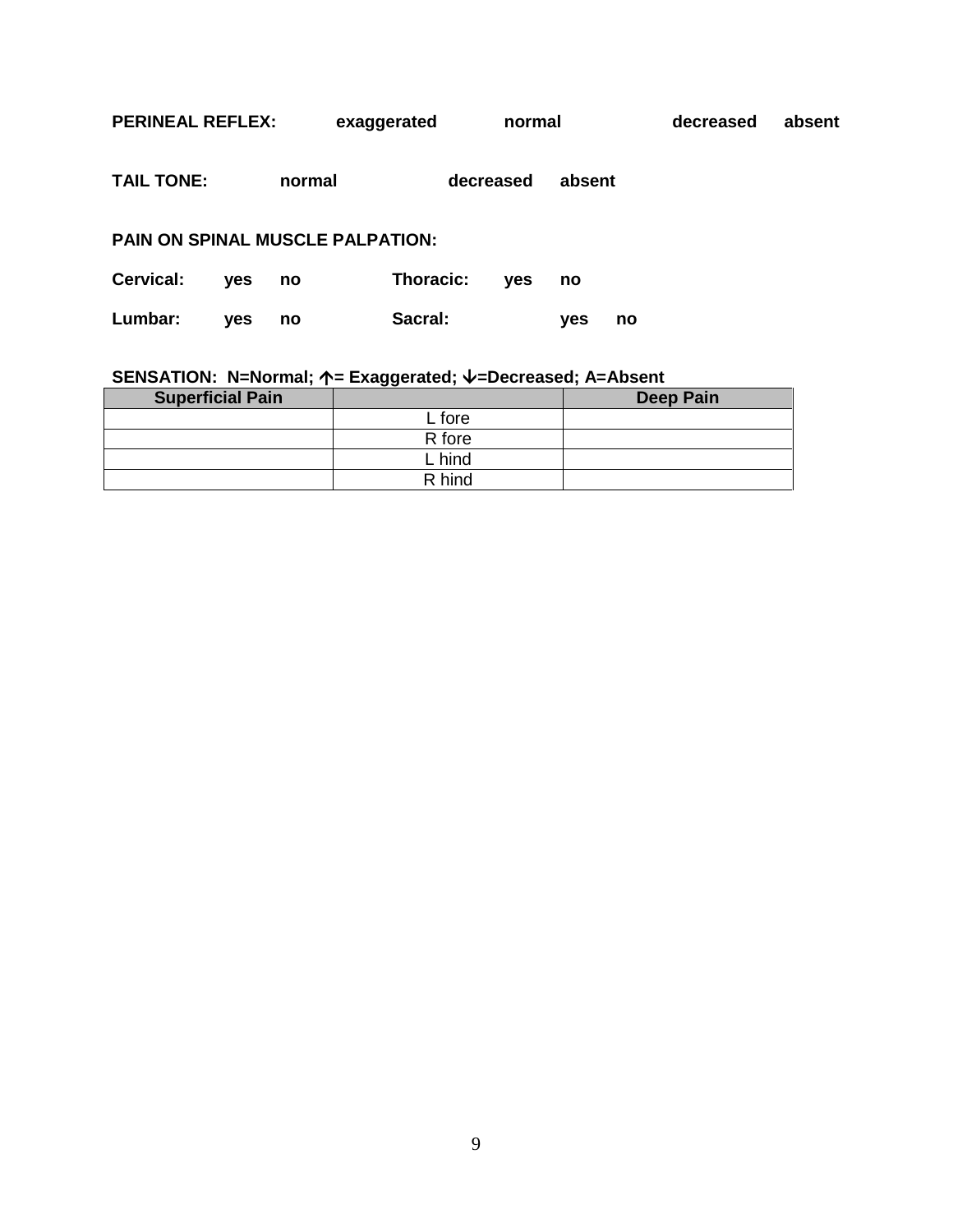#### **Tissue Sample Collection for Canine Degenerative Myelopathy Study General Protocol**

- 1) Collect 5 ml blood sample in EDTA tube and 5 ml blood in a red top for serum.
- 2) Euthanize dog.
- 3) Collect 1.0 ml of CSF
- 4) Collect the section of *spinal cord T10 to L2* to include roots to level of intervertebral foramen.
- 5) Place the section of spinal cord in formalin
- 6) Please also collect *Gastrocnemius* muscle and *Biceps femoris* muscle. Place a 2cm cube of each muscle in formalin, and refrigerate another 2cm cube in a ziplock bag or red top tube
- 7) Lastly, collect 2 cm of *common peroneal nerve* (near stifle joint, beneath the distal aspect of the biceps femoris muscle running across the proximal gastrocnemius muscle)

Keep the samples refrigerated until ready for shipment. Ship all samples on ice packs by *overnight* mail.

Please notify Dr. Coates on the day of euthanasia by email: [coatesj@missouri.edu.](mailto:coatesj@missouri.edu) If possible please ship the samples on the same day for overnight delivery (AM) to the address below:

**Dr. Joan R. Coates 900 E. Campus Drive, Clydesdale Hall College of Veterinary Medicine University of Missouri Columbia, MO 65211 Phone: 573-882-7821**

Please call (573-823-9892, C*ell phone* Joan Coates) if you have any questions and thank you for all your help.